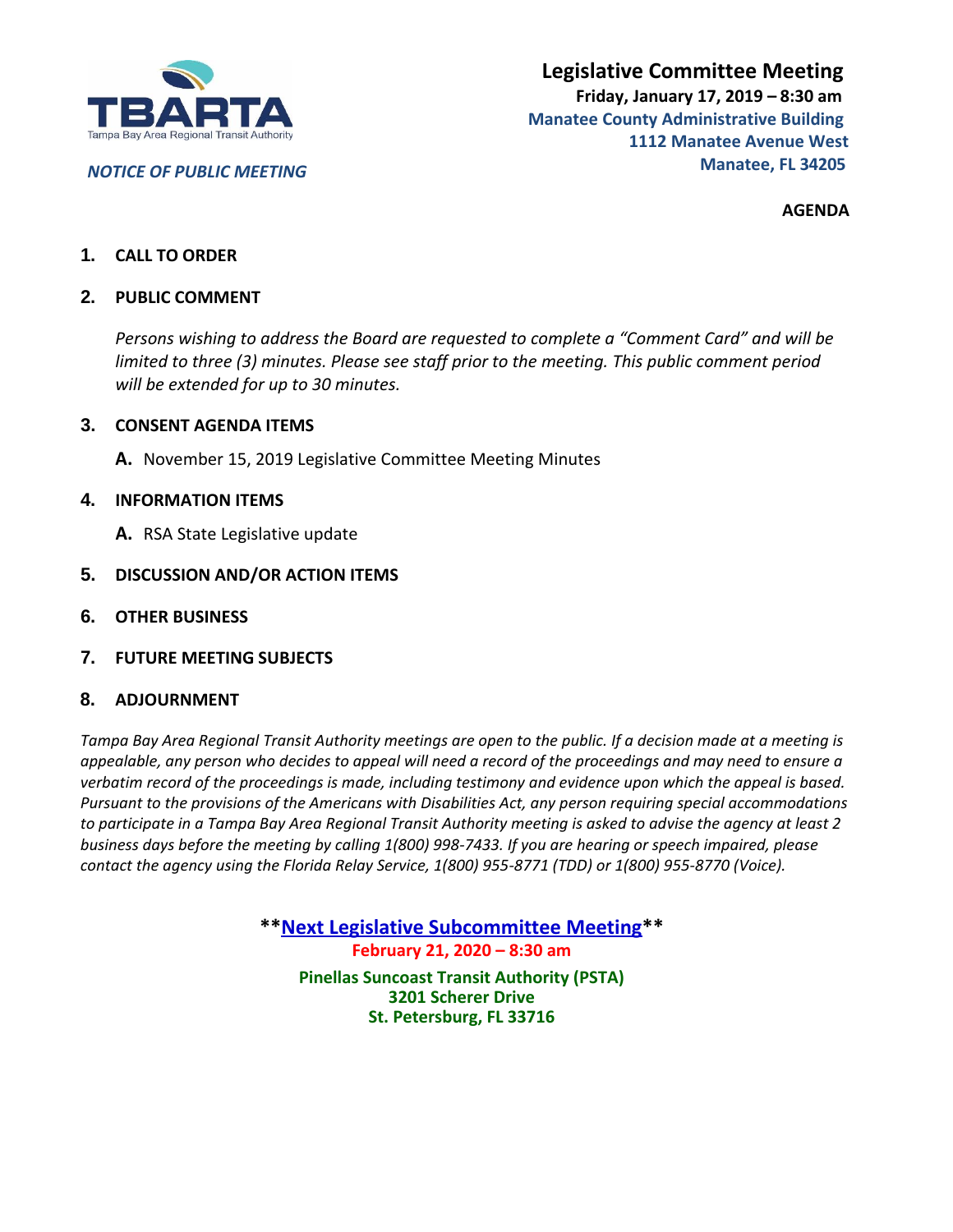

# **LEGISLATIVE SUBCOMMITTEE MEETING MINUTES**

November 15, 2019| Tampa International Airport 4160 George J. Bean Pkwy, Tampa, FL 33607

# *Chair Cliff Manuel, Jr. called the meeting to order at 8:40 am.*

# **LEGISLATIVE SUBCOMMITTEE MEMBERS PRESENT:**

Cliff Manuel, Jr., Gubernatorial - Chair; Commissioner Kathryn Starkey, Pasco County - Vice Chair; Commissioner Janet Long, Pinellas Suncoast Transit Authority (PSTA); Jim Holton, Gubernatorial; Commissioner John Mitten, Hernando County

# **LEGISLATIVE SUBCOMMITTEE MEMBERS NOT PRESENT:**

Commissioner Pat Kemp, Hillsborough County; Rich McClain, Gubernatorial

# **MEETING ATTENDEES:**

Ron Pierce, RSA; David Green, Executive Director; TBARTA staff members; Alan Zimmet, BMO; members of the public

# **PUBLIC COMMENT:**

No public comments were presented.

# **CONSENT AGENDA ITEMS:**

Approval of October 25, 2019 Legislative Subcommittee meeting minutes.  $\triangleright$  Commissioner Long motioned to approve; Chair Holton seconded. Motion passes 5-0.

# **ACTION ITEMS:**

# **TBARTA Statute**

During the October meeting a question was raised regarding the interpretation of the seven-member vote issue. Currently the interpretation from general council is such that we need seven affirmative votes to conduct the business of the Board. There are two ways to address the issue. We can get the attorney general's opinion but must live with that interpretation or we can talk to our bill sponsor in order to strike the line "Seven members of the board shall constitute a quorum, and the vote of seven members is necessary for any action to be taken by the Authority" in our statute. RSA recommended that we modify the legislation to clarify intent. The new language would state that we only need 7 members to conduct business. Votes would be determined by simple majority.

# ➢ Commissioner Starkey motioned to approve; Chair Holton seconded. Motion passes 4-1. (Long opposed) **Air Taxi Resolution**

Both Commissioner Long and Starkey brought up meetings they have had with Uber Elevate & Bell Helicopter and the idea that the Tampa Bay region would be a perfect test site for a pilot program due to our geographical landscape. Chair Holton agreed and recommended the Board create a resolution to support the study of air taxis and explore a pilot program in the Tampa Bay region.

➢ Commissioner Starkey motioned to approve; Commissioner Long seconded. Motion passes 5-0.